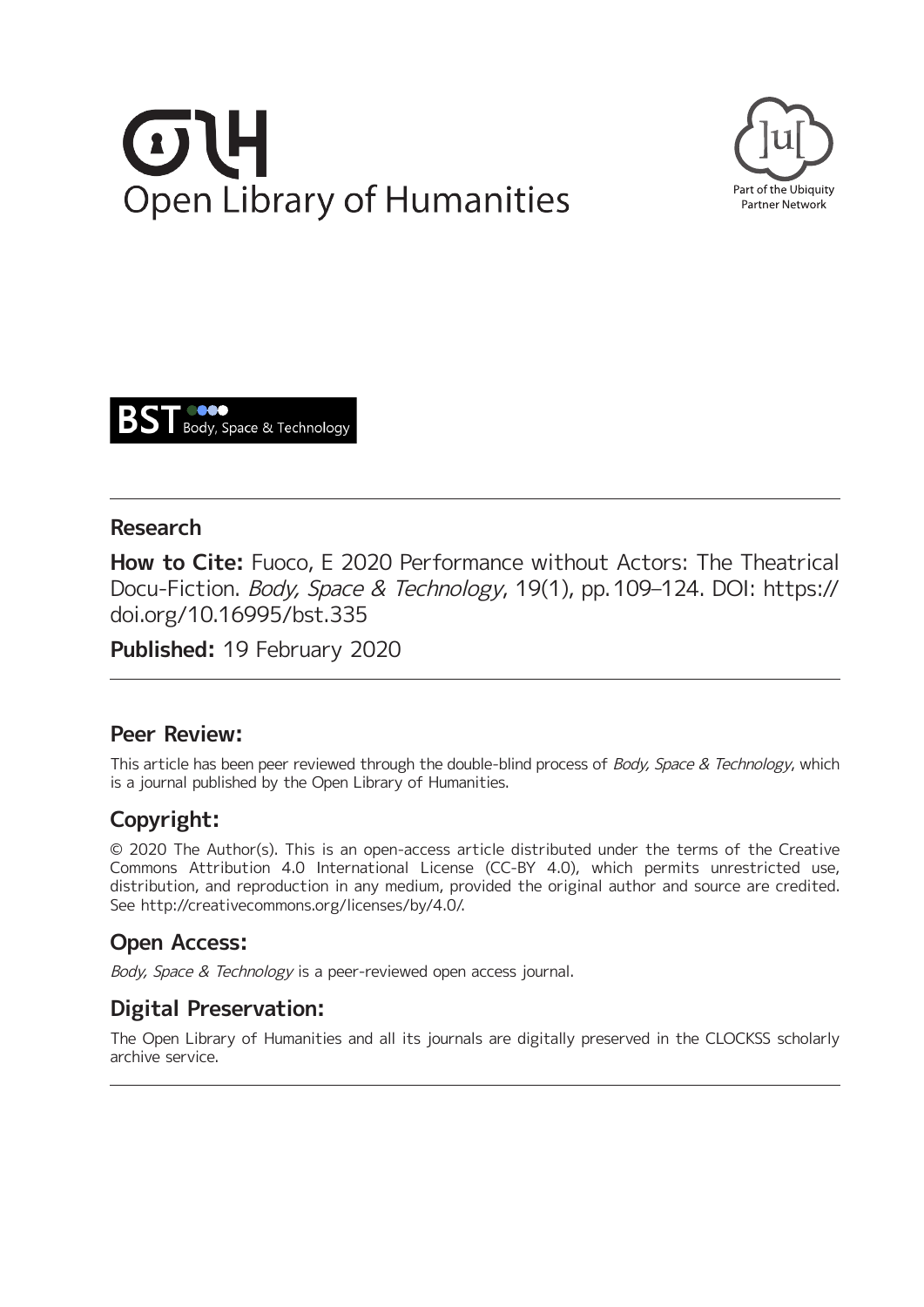

Ester Fuoco, 'Performance without Actors: The Theatrical Docu-Fiction' (2020) 19(1) Body, Space & Technology. DOI:<https://doi.org/10.16995/bst.335>

#### **RESEARCH**

# Performance without Actors: The Theatrical Docu-Fiction

Ester Fuoco Université Paris Diderot, FR [fuocoester@gmail.com](mailto:fuocoester@gmail.com)

Performative practice is based on the presence of at least a single performer and a single spectator. The presence (Brook 1998), mainly tied into the bodies of the subjects involved, becomes a determining factor for the construction and circulation of meaning, a fundamental element of the embodied statement, where the body acts as the instance of the enunciation as well as the statement (Nancy 2000). What happens when a theatre performance without actors is performed? A new aesthetic emerges, consisting of interactions and transformations, the possibility of cooperation/interaction between contradictory elements. The analysis of two contemporary plays, Perhaps all the dragons of the theatre collective Berlin and Nachlass pièce sans personnes of Rimini Protokoll, will give us opportunity to discuss the growing phenomenon of the presentation, and representation, docu-fiction in the theatre, that is, when the technology generates the appearance (Schein) of an actual presence, without, however, bringing what is actually a manifestation (Erscheinung) – bodies and objects, as it is currently its present (Fischer-Lichte 2008).

**Keywords:** performance studies; intermediality; theatre; postdramatic; technology

#### **Introduction**

In the contemporary understanding of performance, from the Eighties onward, the advent of digital technologies has highlighted the relationship between the real body and the medial body. The debate continued around two main interconnected  $coners$  the notion of the live presence<sup>1</sup> of the performer as the first principle

<sup>&</sup>lt;sup>1</sup> Discourses on liveness meander, diverge and frequently hit brick walls in the contrasting positions taken by performance theorists such as Susan Sontag, Michael Kirby, Patrice Pavis, Matthew Causey, Johannes Birringer, Peggy Phelan, and Philip Auslander (see Auslander 2008).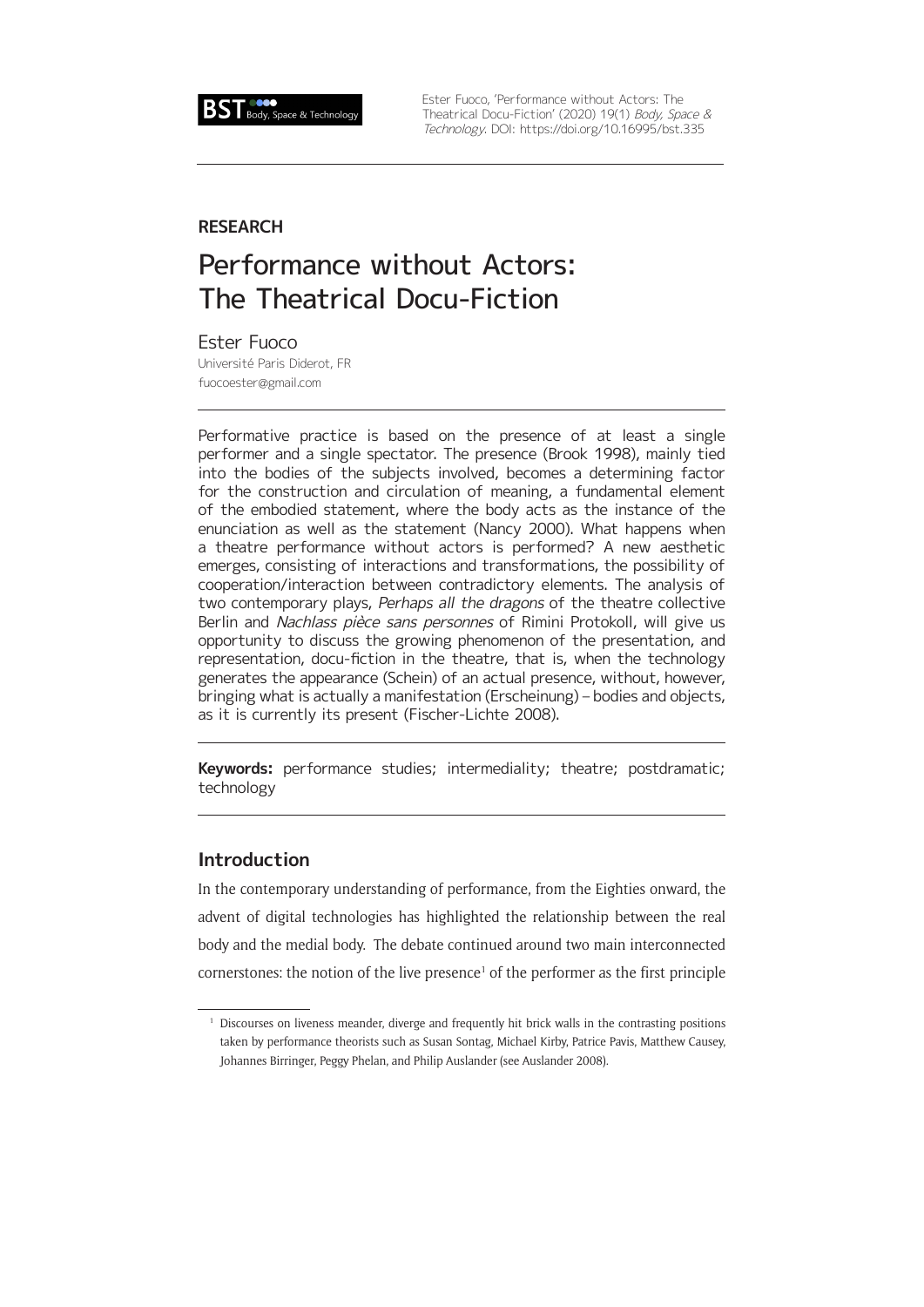of theatrical art on one hand, and on the other the possibility to elevate the binomial space/performer with the reproduction of images, thereby replacing the performer with his image – as we will see later. The image, the gaze, the sense of sight have traditionally been the main characterization of the theoretical analysis concerning the theater. As it's widely known, the word *thèatron*, from which the modern term 'theatre' derives, emerges for the first time in the Greek literary texts of the fifth century BC and stems from the verb *theàomai*, 'to see', and it can not only denote the location where the play takes place, but also the collectivity of the spectators who watch that specific performance, in Italian 'spettacolo'; the term 'spettacolo', from the Latin *spectacŭlum*, comes from the verb *spectare* and refers to the sphere of 'sight'. It must be stressed that there is no reference to a physical and concrete presence of what is seen, but the participation (not the presence) of an actor and a spectator is considered fundamental and constitutive.

Before defining the problem of the concept of theatrical presence sensed by the spectator, it is important to understand what is required to speak of theatre.

Can the theatre exist without costumes or scenery? Yes. Can it exist without music that describes what is happening? Yes. Can it exist without the lighting effects? Certainly. And without text? Yes, and history confirms it. […] But do theatre exist without actors? I do not know of similar examples. […] Can theatre exist without spectators? At least one is needed, to be able to talk of performance (Grotowski 1975: 41).

To this fundamental definition by subtraction of Grotowsky, it is still possible to add a consideration: the presence is fundamental, but not necessarily in the same place or time; the relation, as an essential component in the definition of a theatrical event, can be also forged at a distance and mediated by a technological device. After all, the presence as theatrical phenomenon, says Lehmann, «is born from interruption, deprivation, deviation» because what is usually perceived as an emphatic presence of the performer «is also a sort of deviation from the usual presence, a non-presence» (Lehmann 1999: 23).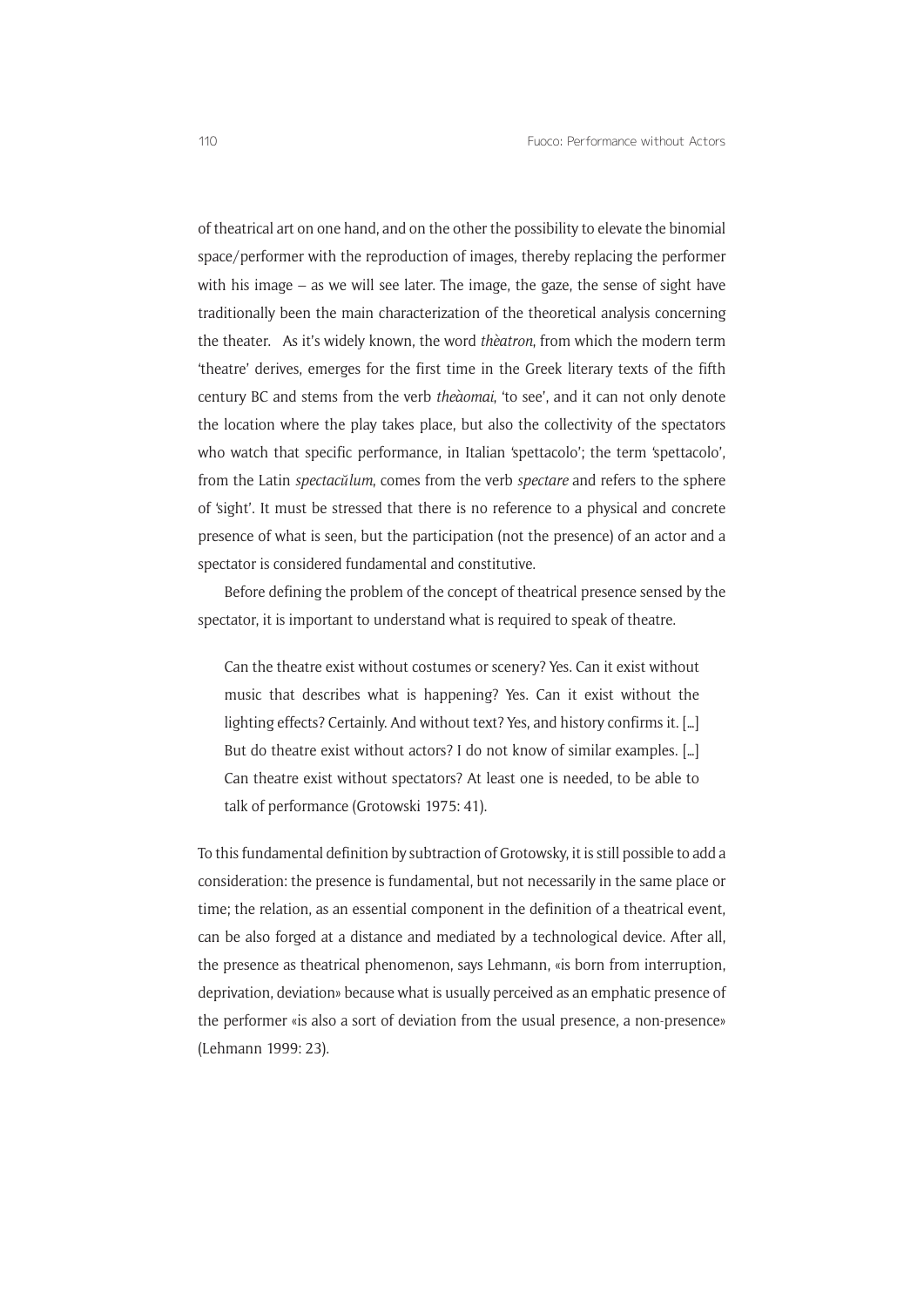According to the definition listed by Patrice Pavis in the 'Dictionnaire du théâtre' (Pavis 2002: 45), the presence is the quality of a performer capable of catching the attention of the public, whatever role he performs. 'To have a presence' means, in the theatre context, to impose oneself on the audience, and to possess a subtle quality that causes the immediate identification of the spectator. Fischer Lichte, in his *Ästhetik des Performativen*, poses fundamental questions:

[...] the restoration of the aura, in Benjamin's sense, concurs with the presence. Does the presence imply the 'being here' of the body, with no regards for the processes of embodiment through which it goes constantly, as becoming? Or does the presence refer only to some specific processes of embodiment, the processes of embodying typical of a living body? (Fischer-Lichte 2008: 165)

Within cybertheory, the meaning of presence 'shifts to include ideas of telematic and deferred, online presence, relating it to agency rather than to direct witnessing' (Dixon 2007: 132). Presence means many things that include 'repeated transgressions of the traditional concept of the body's physical envelope and of the locus of human agency' (Stone 1995: 16).

The non-univocal definition of presence, applied to the performative context, has been further developed by Italian professor Enrico Pitozzi, taking into account the kinaesthetic level. The presence is firstly established by the coalescence and correlation between the tensions that go through a body, from a physiological point of view, and the dynamics of establishment of space. Three different levels are interrelated in the definition of presence: the cinematic level, that concerns the movement and disposition of various segments in the space, the dynamic level that gives back information on the articulations and muscle intensities used during the movement and, lastly, the aesthetical level that accounts for the degree of adherence of the performer to the execution of the movement (being in the act of). Nonetheless, if the physical presence is determined by a unit of space and time, the mental spacetime are multiples. This further aggravates the study of the presence.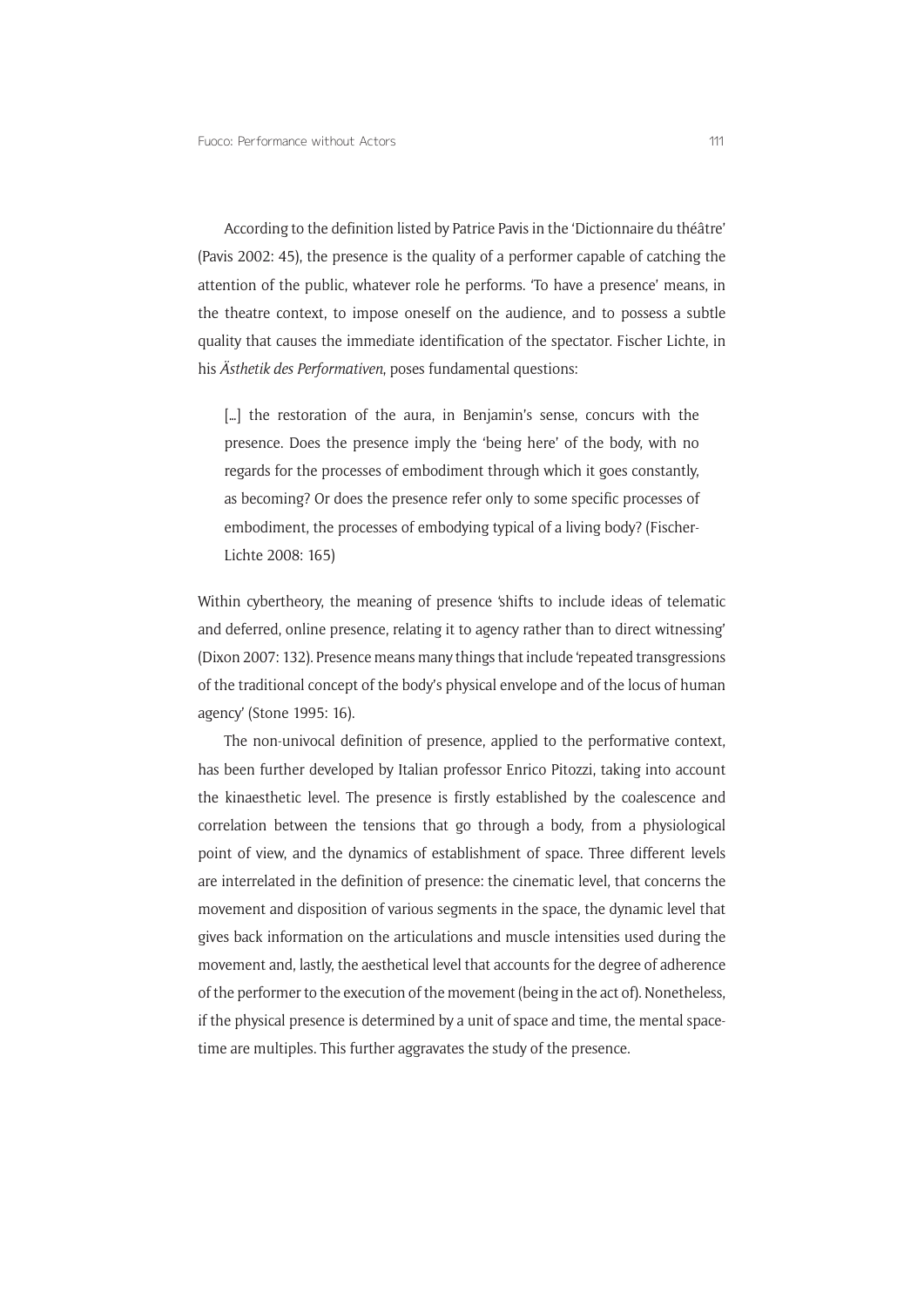It is therefore necessary to try and formulate an analysis of the time and the perception of a presence, by relating to an area that is difficult to define, within which emotions can be built and the connections and hypotheses on the different relational strategies can be verified. These are the factors that flow into a dimension that increasingly shifts its physical essence towards that of a multi-fragmented temporal flow, as well as many times and many places now constitute our multidimensional lives composed of physical spaces and projected towards virtual or mediated dimensions, in continuous re-definition (Virilio 1991).

The presence, besides being defined by the relation body-space, is the result of the sum of physical presence (unit of space and time) and the *fictionnaire* projection, that constantly projects an imaginary corporeality in the space that it determines (Pitozzi 2007).

The etymology of the term 'presence' is  $\text{prae} - \text{before} - \text{and} \text{ sum} - \text{to} \text{be} - \text{; some}$ of the meanings of the derived adjective are: what is before someone, what is in the same time-frame of the conversation, and also as a synonym of imminent, inevitable, immediate. 'Presence' refers to something that exists in its material state, in a specific temporality and in a specific space; as such, it is more appropriate to talk of *effects* or *degrees* of presence, when speaking of intermedial performances – intermedial being a term more specific than 'multimedial', which implies the concept of remediation, the 'representation of a medium in another' and the non-hierarchical relation between media, that equally preserve their specificity, in spite of their collaboration in the creative process.

If, as eloquently stated by Josette Féral, the effect of presence is the impression perceived by a spectator that the bodies and objects presented to his or her gaze (or hearing) are in the same space and time he or she inhabits, though the spectator knows that he or she is in reality alone (Féral, Perrot 2011), we can expand and transfer this process from the physical dimension of the scene to the reception of the figurations of presence in the absence of a body. In any case, this logic inevitably implies a radical shift of the observation point and aims to redefine the analytical strategies.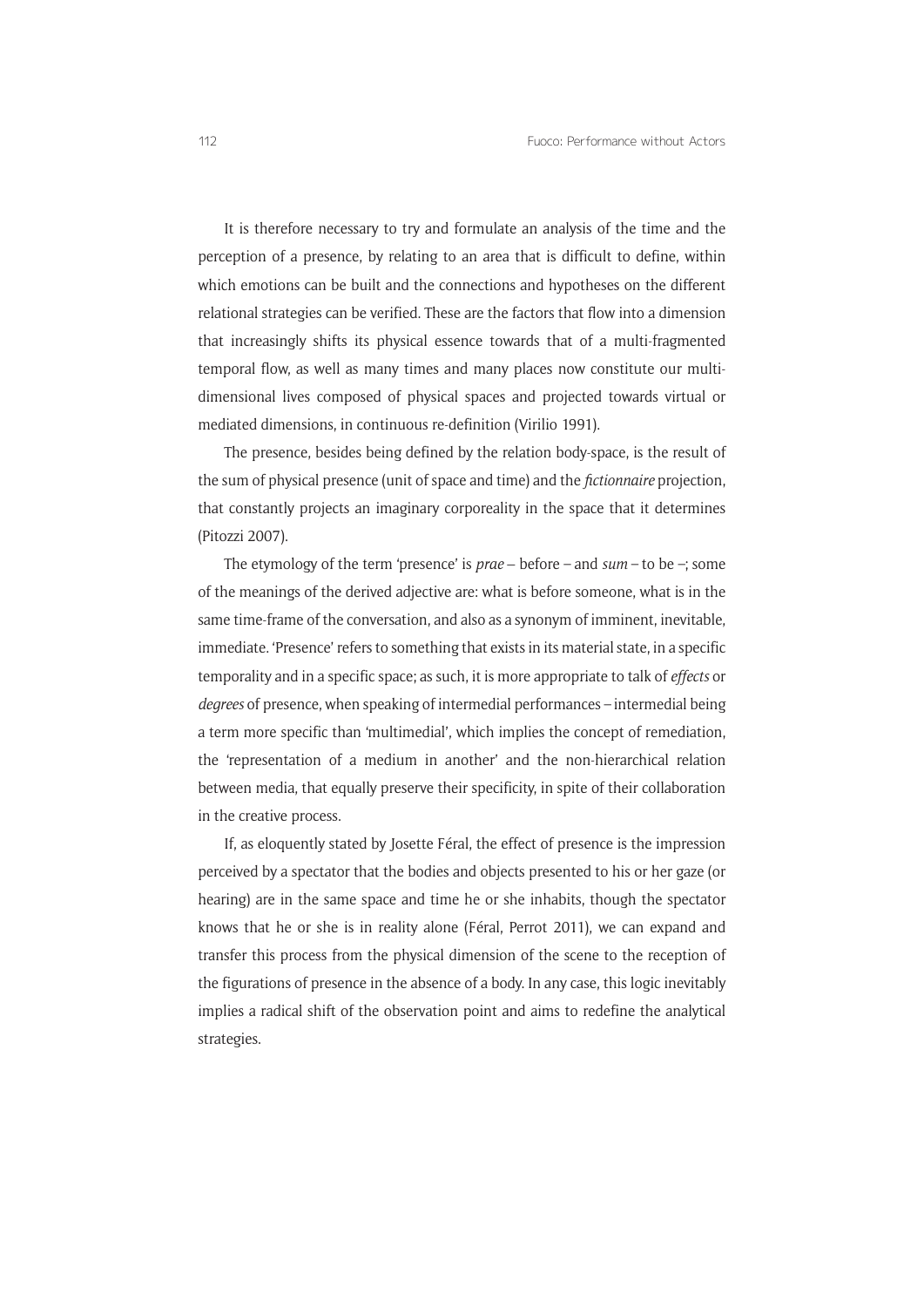It is no longer enough to look or to listen to locate and recognize presence in this particular dimension of the scene. It's as if the contemporary scene, also thanks to the mediation of technologies, were to invite the viewer to reconfigure his or her perception and consequently to switch from a modality that proceeds by a representation of the forms to one that scans the manifestation of its intensity, whether in perfomance or installation.

It is the transition from video as a technological element, to be used within the theatrical (and even dramaturgical) practice, to the media as a communication system, which starts its development in the sixties, to determine the turning point from multimedia to intermedia(Giesekam 2007), hereby understood as 'a space where the boundaries soften – and we are in-between and within a mixing spaces, media and realities' (Chapple, Kettenbelt 2006: 12), thus the idea of intermediality could be located as a re-perception of whatever concerns a re-construction through performance.

Whilst agreeing with some key elements of the definition of aesthetic of the performative as given by Fisher-Lichte, in this paper it was decided to deviate from her definition of mode of presence, divided by the scholar in: strong, with referral to the capability of the actor of dominating the space and catalyzing the attention, and weak, which refers to the simple presence of the living phenomenal body of the actor.

For the analysis of the chosen performances, it has been decided to analyze the performative event for its possible considerations on the contemporary reality and on the condition of the individual as modern agent/actor/spectator of the events. In the contemporary scene, between presence and absence, there are a number of increasingly subtle and articulate intermediary realities, that lead to the reassessment of the relationship between the here and now and the notion of performative presence, being it multiple, rhizomatic and polycentric (Auslander 2008).

These degrees of presence do not erase, do not void the experience of the body and of the process of perception in favor of an abstraction as an end in itself. They usher a new relational aesthetics (Borriaud 1998), meant as a critical reflection on the artistic ways of working and on its expressions, which do not belong solely to the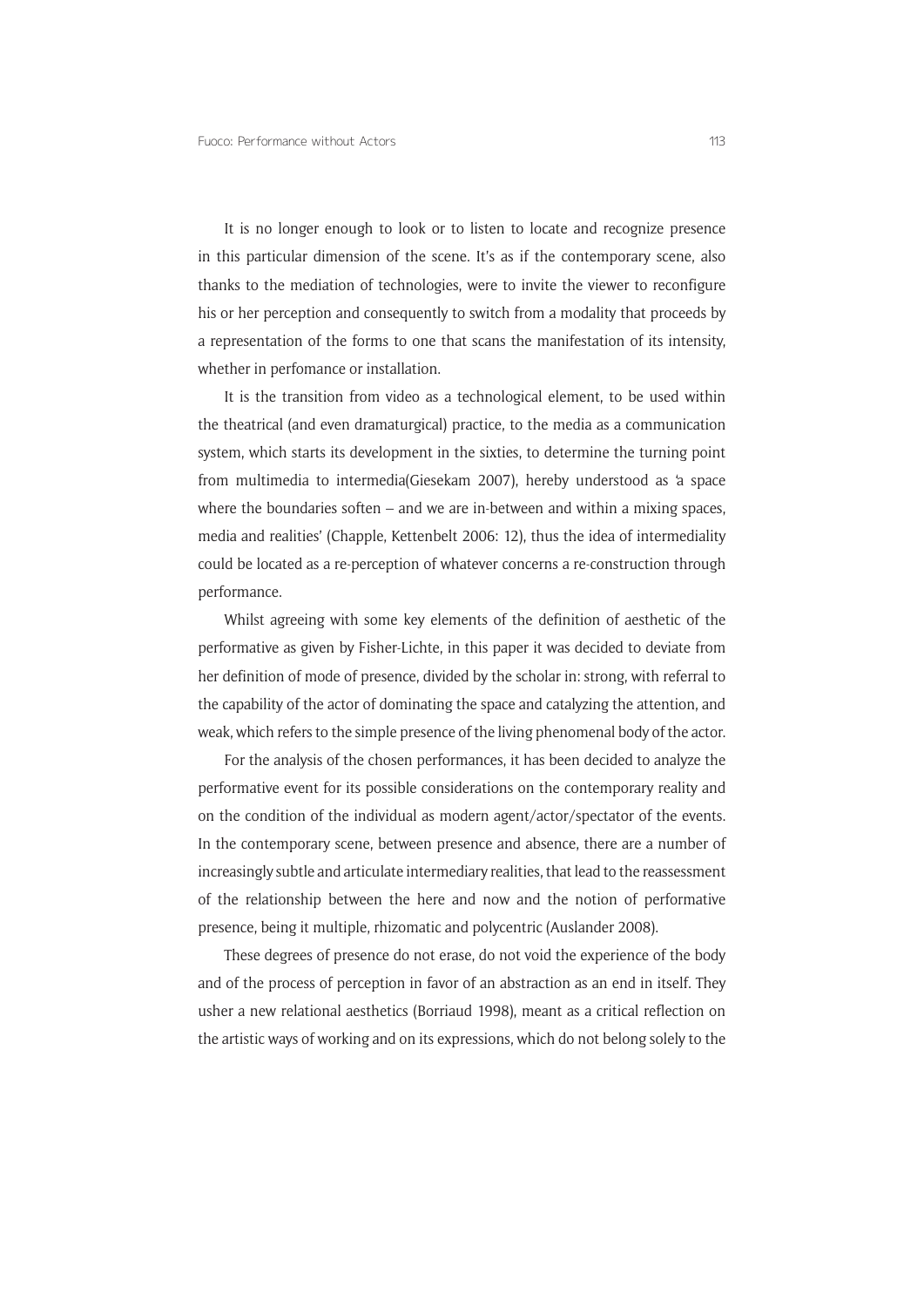aesthetical component of the experience, which builds the setting it inhabits, where it is fundamental to localize not only the manifestations/sources of presence, but also those that delocalize and blurs such a presence.

#### **Perhaps all the dragons: the presence through the device**

Since 2003, the Belgian collective Berlin has developed a hybrid theatre, a cross between documentary performance and video installation, whose main theme is the human coexistence. Bart Baele and Yves Degryse, directors of the company, decided not to opt for a particular genre, but to explore the documentary language instead, and let the places of their raids lead their inspiration. This philosophy has given rise to two design cycles: *Holocene* – the current geological era – where the starting point is always a city or a specific place on the planet, and *Horror Vacui* – fear of emptiness – in which true and touching stories come gently untangled around a table. The Holocene cycle includes Jerusalem, Iqaluit, Bonanza, Moscow and Zvizdal. The first three episodes of *Horror Vacui* are *Tagfish*, *Land's* and *Perhaps all the dragons*.

The performance *Perhaps all the Dragons* unfolds along an oval structure, thirty positions, seats with a screen, that drag the thirty spectators in a surreal atmosphere, almost like a planisphere.

The first choice is casual, everyone sits wherever they want. Somewhat skeptical, we take our seats and await, smiling to those close to us. On the screen of each seat a person-character-not-actor appears and, after settling in and letting the eyes of the spectators grow accustomed to it, tells its story. They are real people, filmed during a video-interview by the two directors, probably aware of the destination of their story. It's a docu-fiction, a dramatic fiction created from real stories. During the performance four other stories follow, in the order dictated by a letter, found in a socket on the table of each seat. The entire dramaturgical structure is based on the six degrees of separation theory that, in the theatrical and cinematographic sphere, fascinated American playwright John Guare, and film director Fred Schepisi, who adapted his pièce for the big screen in the nineties.

You sit along other 29 spectators, yet alone, in a unilateral dialogue with the five people you do not meet or interact with, but still can see and listen to. What are we doing, really, in the eighteenth-century church, side by side with 29 individuals,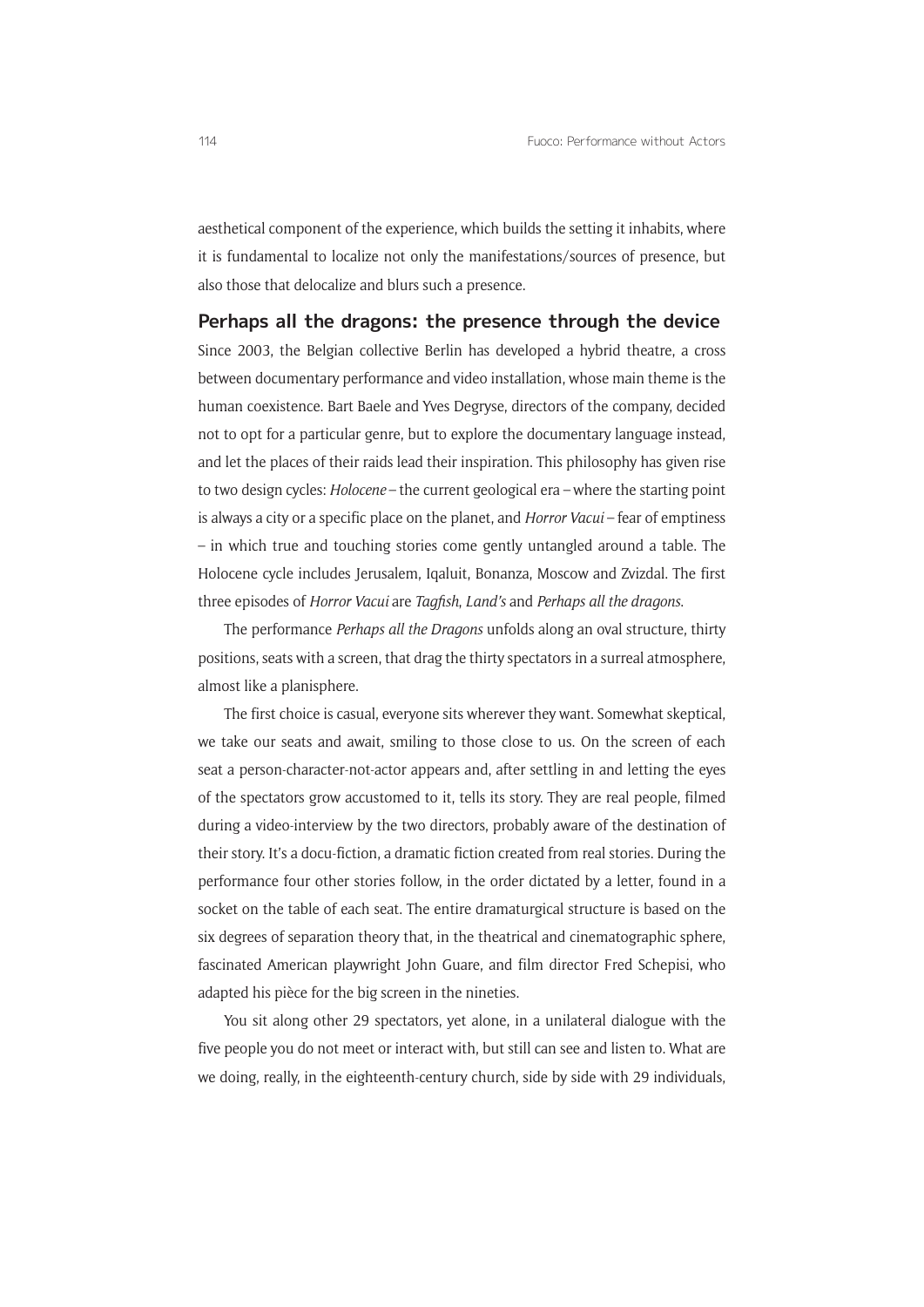while we listen to the story of five strangers? Are we becoming the sixth degree of separation between them? Are we taking part on a reflection on the mode, the criteria, the tools of getting acquainted and communicating? Are we rewriting the connections of theatrical relations? Are we noticing that the world is not so big after all, that we are all potentially connected, nonetheless uncapable of communicating, making a connection, establishing a contact? Yet, the complex device leads us all to take part in a game of gazes, created in *Perhaps All the Dragons*, we are the bonding element and, even though we are turned towards the screens (a rather everyday occurrence), there is a strange energy among the thirty of us.

All the stories we listen to can react to one another, but only if we are there, capable and willing to connect them: this is the reason why we speak of theatre and not cinema. 'Theatre' is hereby intended as a hypermedium and as a stage of intermediality.

Strange but very concrete stories, evidences of life have been patiently collected from everywhere in the world, then gathered and synchronized to create an intriguing digital tale (<https://berlinberlin.be/nl/project/perhaps-all-the-dragons/>). Thirty stories, eclectic in subject and form, unfold around a round table, thirty screens that talk with as many spectators. An intimate head-to-head meeting which, in time, progressively outlines a universal portrait. The monologue is a dialogue, the chart becomes a world map. In this theatrical installation, the Berlin study the human existence under the microscope.

We are looking at a multimedial and very human theatre, even though it is paradoxically characterized by the non-presence of the real protagonists, a theatre in which the present spectator has to sense and interpret tele-presences and some invisible but still noticeable tensions. The public is urged to engage actively in the play, which is proposed on an increasingly critical rather than illusionistic level. The presented images and bodies are often the results of various deconstructions done by the artist to obtain some particular aesthetical and expressive effect.

The performative practice is based, as said before, on the presence of at least a performer and a spectator. The presence, mainly tied to the bodies of the subjects involved, becomes a determining factor for the construction and circulation of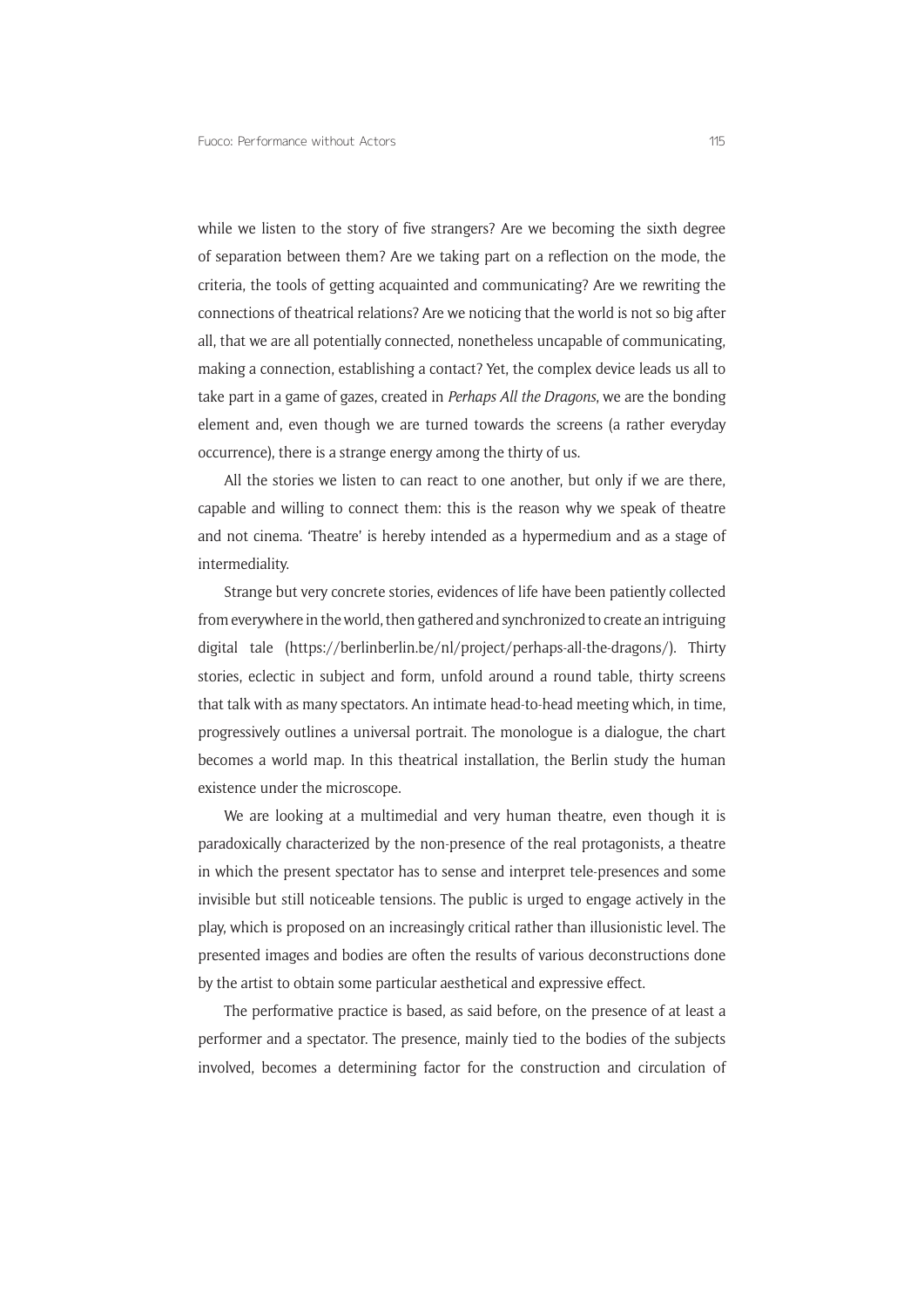meaning, a fundamental element of the statement embodied, where the body acts as both the instance of the enunciation and the statement.

Even though the concept of presence is centered around the act of 'manifesting itself' and dismisses the dichotomy between being and appearing, key concepts of many aesthetical theories of the previous centuries, the notion of effectpresence, linked to technological and electronic media, takes this very dichotomy as precondition – based on the definition of McLuhan that 'the media are all extensions and the technologies […] and the individual and social consequences of each medium, namely of each extension of ourselves, and are derived from the new proportions, elicited in our personal problems by each of these extensions and by every new technology' (McLuhan 1964: 43). For the numerous works of Berlin, but especially for this, the technology marks a transition from the object, philosophically long analysed concept, to the event: a transition from the play to the process.

#### **Nachlass- Pièce sans personnes**

Behind Rimini Protokoll there is not a canonical theatre company (Dreysse, Malzacher 2012: 39). Rimini Protokoll is a brand, a label used by its three founders to sign the works done together, with just two of them, alone, or even with other partners. The presence of at least one of its members is not enough to allow its usage, rather a specific way of working must be followed: themes and dramaturgical forms can differ, as long as they are postdramatic and distance themselves from the modern theatre tradition, be it mainstream or experimental.

The German collective Rimini Protokoll is made of three authors-directors, who work together since 2000: Helgard Kim Haug and Daniel Wetzel come from Germany, while Stefan Kaegi comes from Switzerland. The three artists met at the University of Gießen, during the course of Applied Theater Science and Performance Studies in the Institut für Angewandte Theaterwissenschaften, and took an immediate interest in the development of specific means of expression to implement in the theatrical sphere, so as to stimulate new perspectives of reality: «their works range from the documentary theatre to radio drama to performances in urban settings, with different kinds of collaborations and partnerships; in particular hiring people and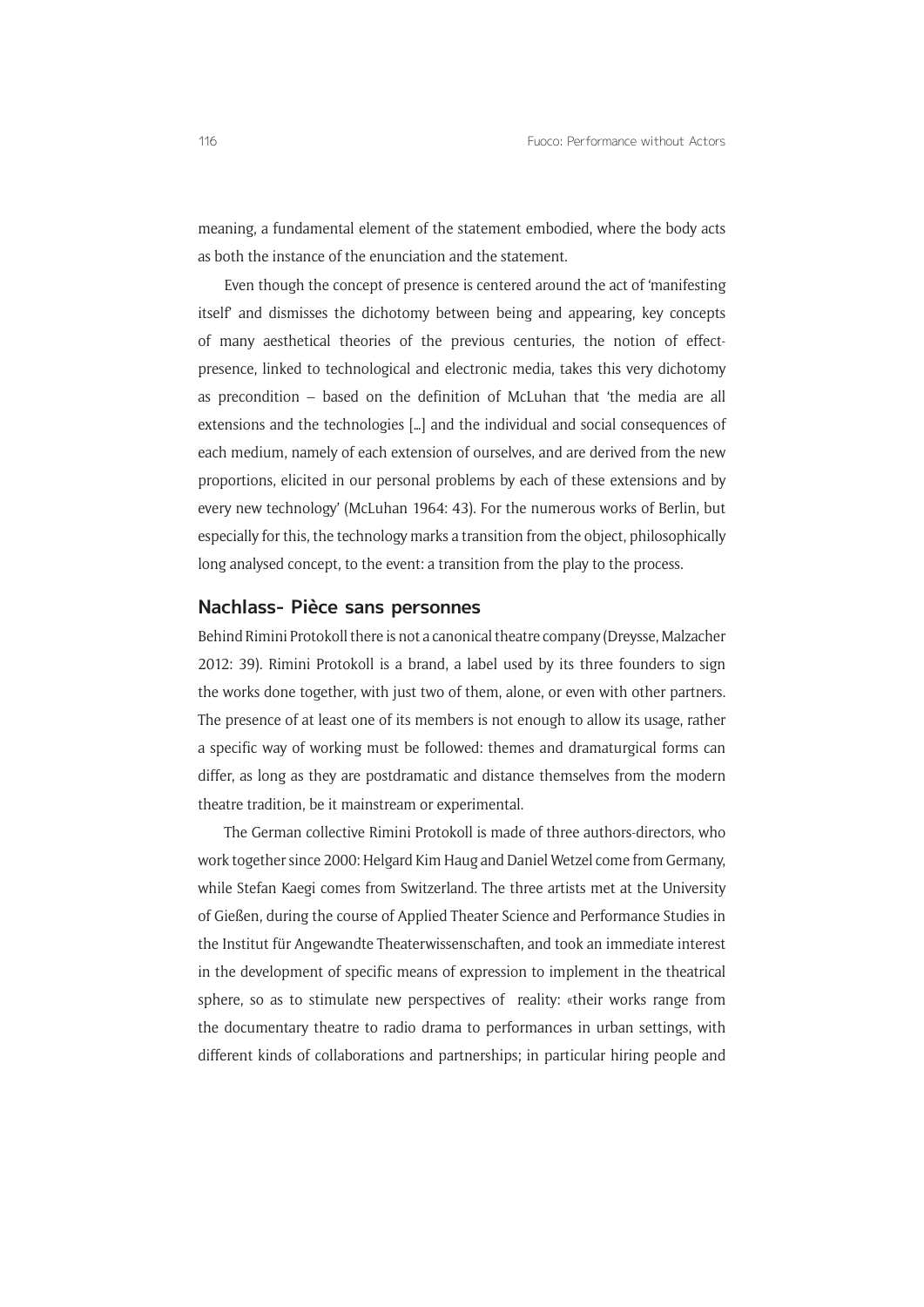present time phenomena that are not part of the professional theatrical world, or are not known to the general public, addressing them as experts.

The redefinition of the relationship with the illusion, and thus the reality, that characterizes their way of working and changes the function and laws of being a character and a spectator, needs an introduction. Essence, totality and synaesthesia are often implemented as a renunciation of traditional spaces of the Italian theatre to revitalize, in an expressive and relational sense, places found in daily life and as such characterized by a dramaturgical effectiveness. But for the Rimini Protokoll, the entire space, even the urban space, is dedicated to the representation and to the public (Schechner 1968). It is a process that leads to a non-linear, visual-kinetic narration through unprecedented modes of physical approach to the spectator, up to its inclusion in the play. The increasing technological expansion, made of interactive devices, satisfies a need for action, for proximity and mobility instead of the single or widespread events – a mobility that also deals with the overthrowing of the roles and the interchangeability between actor and public.

In the theatrical installation *Nachlass* – Pièce sans *personnes*, the performer cannot be related anymore to a specific psychological framework, thus to a subject; it is a relational process that reaches the spectator in the absolute absence of the actor on the scene. A theatre without actors, a public arranged in eight locations, in touch with the presence-absence of the protagonists, whose voice and testimony come through audio-visual facilities and objects, that evoke and narrate their life – the legacy after their departure. A theatre where stories that took place in a time and space separated from the representation are narrated. A representation in which the here and are now only apparent in the actual experience of the actual spectator in the theatre. The scene is the transcendental time-space of the body, in which the void takes the form of a gathering point of the sense. The participation of those who experience the play is not only expected in the communicative structure of the play itself, it becomes a fundamental element for the complete fulfillment of its expressive substance.

In the elliptical space, eight doors leading to as many rooms open automatically, each with the legacy – be it objects, audio and video testimonies – of a person.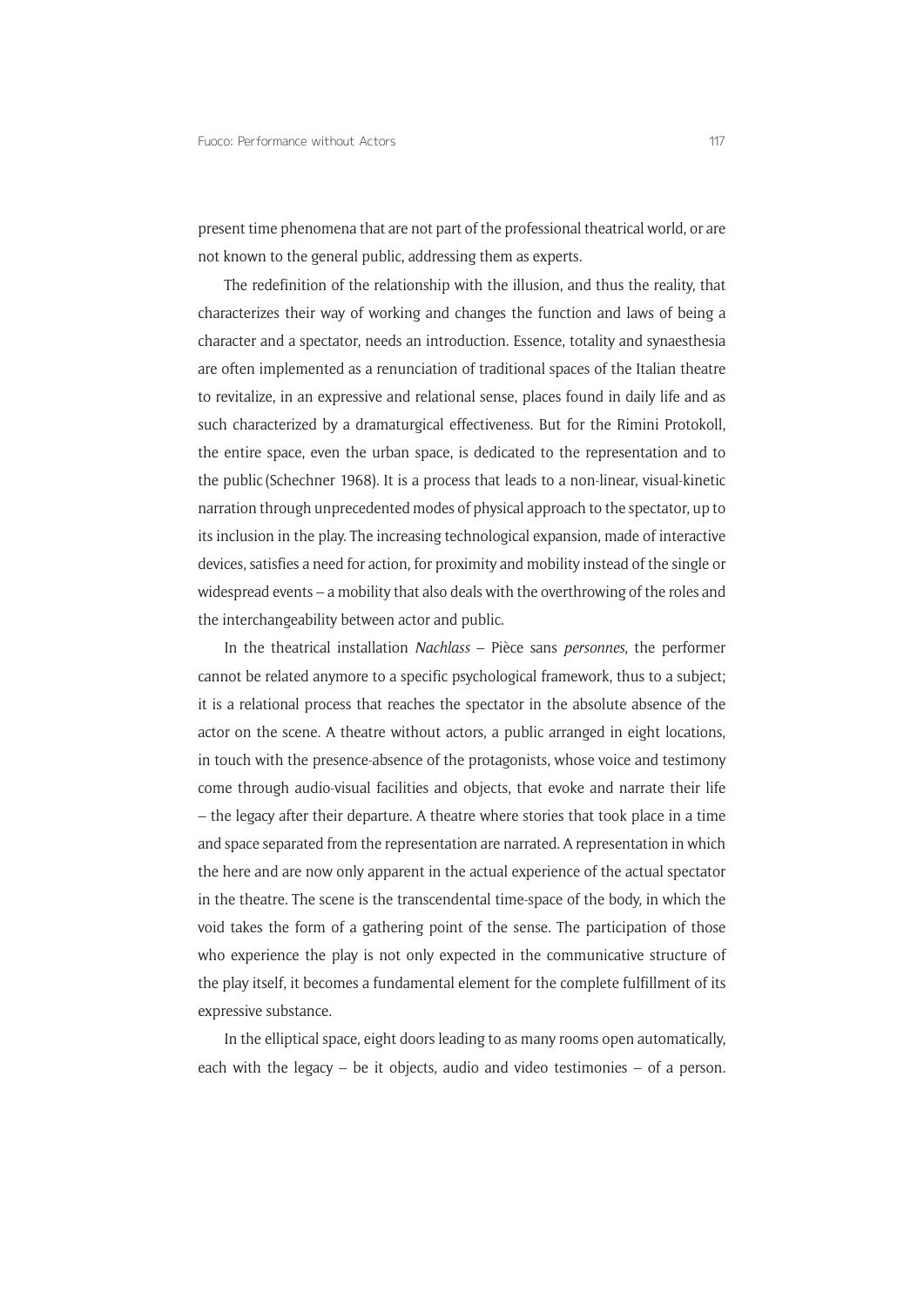The spectators choose autonomously the door through which to go, but the time inside the rooms passes according to the evoked story, narrated by a protagonist not physically there. One is involved for about eight minutes in the life of each room, a screen shows how much time is left before the reopening of the doors; a sign of how the theatrical space is not only physical, but also imaginary, virtual, created for and by the representation. Above the waiting room, on the roof, the YouTube channel AsapScience is projected and shows, with tragic irony, what happens every 60 second in the world between Eros and Thanatos.

The chamber of Alexandre Bergerioux is the reconstruction of a bedroom: the spectators sit on the bed, beside a nightstand, or on the chair, or stand beside the plexi-glass window, that shows the shadow of a tree branch. The hoarse voice of a fifty years old man, terminally ill, talks to his daughter, traces back their shared memories, encourages the public, that wears headphones, to open the drawers in the room and to touch his things; then a video of a fisherman (him), surrounded by nature, appears on the roof. The intimacy of the moment and the four walls that embrace the spectator convey a sense of distress for the, by then, almost familiar person.

The space for Nadine Gros is a small theatre, the stalls have two rows with about ten seats; on the stage there is only a stool, with a pure white woman sweater on it. Suddenly, shattering the quiet environment, a confident voice begins to narrate of a play that will never take place, of how Nadine chose to come to terms with her own dignity and signed, so as to put an end to that reality that crushed her and prevented her from acting.

Another space has two screens which show a recording of Celal Tayip, a Turkish trader from Zurich. The voice of the man invites the spectator to sit on the oriental carpet on the floor only after taking off their shoes, and to eat the Turkish sweets in the basket placed in the middle of the room. This is how the public begins to listen to the greatest fear of Celal, his death. The prayer room was arranged by him for his beloved ones: he also thought of fans, as to make the environment more comfortable. The images on the television pass on and show a man who chooses his own casket and the dress for the day of his death; a man who goes through the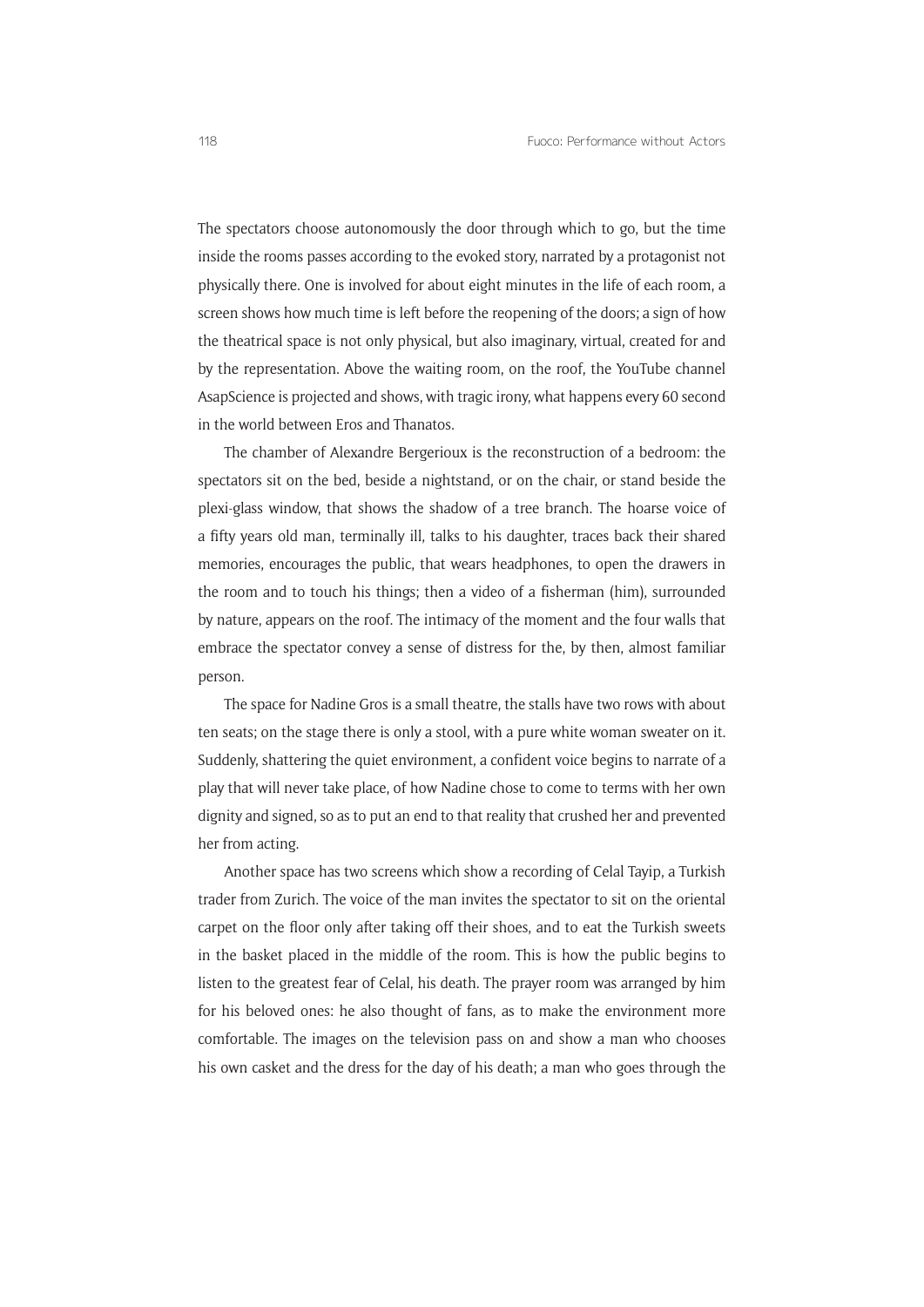streets of Istanbul and visits the graveyard of his homeland, envisioning when he'll come back dead.

Another room is full of classified and stacked boxes: *Photos, Objects, Burkina Faso, Mali, John Paul II, My niece, A village in Senegal*; in which Gabrielle von Brochowsky has put her entire life before the Belgian State, at her death, took 80% of her inheritance: 'a foundation, yes, to not die, or to do it more easily. To keep, at least partly, on living, if not me, my things. May my commitment, my money, continue to travel to Africa, to guide artists, whose name today I do not know. The Africa I love, towards which I guided European delegations as ambassadress. And you? What do you leave in your boxes?' she said. In front of the spectator, a desk and two armchairs, the tale of Annemarie and Güntjer Wolfarth begins, the tale of their family business. An artificial dusk dampens the light in the room and the legacy of the couple appears in each piece of the office furniture, while the businessman encourages the spectator to take one glass of water and leaves them. One enters a narrow, grey space of reinforced concrete: a base jumper tracksuit hangs from a nail, neon lights barely illuminate the spectator, from the grate underneath the feet he glimpses a video, taken on the peak of a mountain. From the point of view of the Go-pro, the gaze of the spectator follows the fall of Michael Schwery. His family awaits him at home. If something goes wrong, he has already agreed with his friends to begin the condolence process.

The last space is chaotic, but also warm and colorful: a table has a hundred photos of different sizes and different subjects. It is the living room of an old French lady, Jeanne Bellengi: her voice encourages the spectator to activate an alarm clock and to stay silent, with closed eyes. To listen. The alarm will ring, perfectly synchronized, together with the end of her story and her life.

In *Nachlass* – Pièce sans *personnes*, the technological scenic expedient changes the real space and merges it with the virtual one, which is not intended as unreal, but as a potential space of actualization. Here the space, formerly a mere mean, has become a theatrical end, an agent of recovery of the character's memory, an environment for the summoning of the past (through video and sound/voice off): the spectator reifies through his eyes the presence of the protagonists who narrate their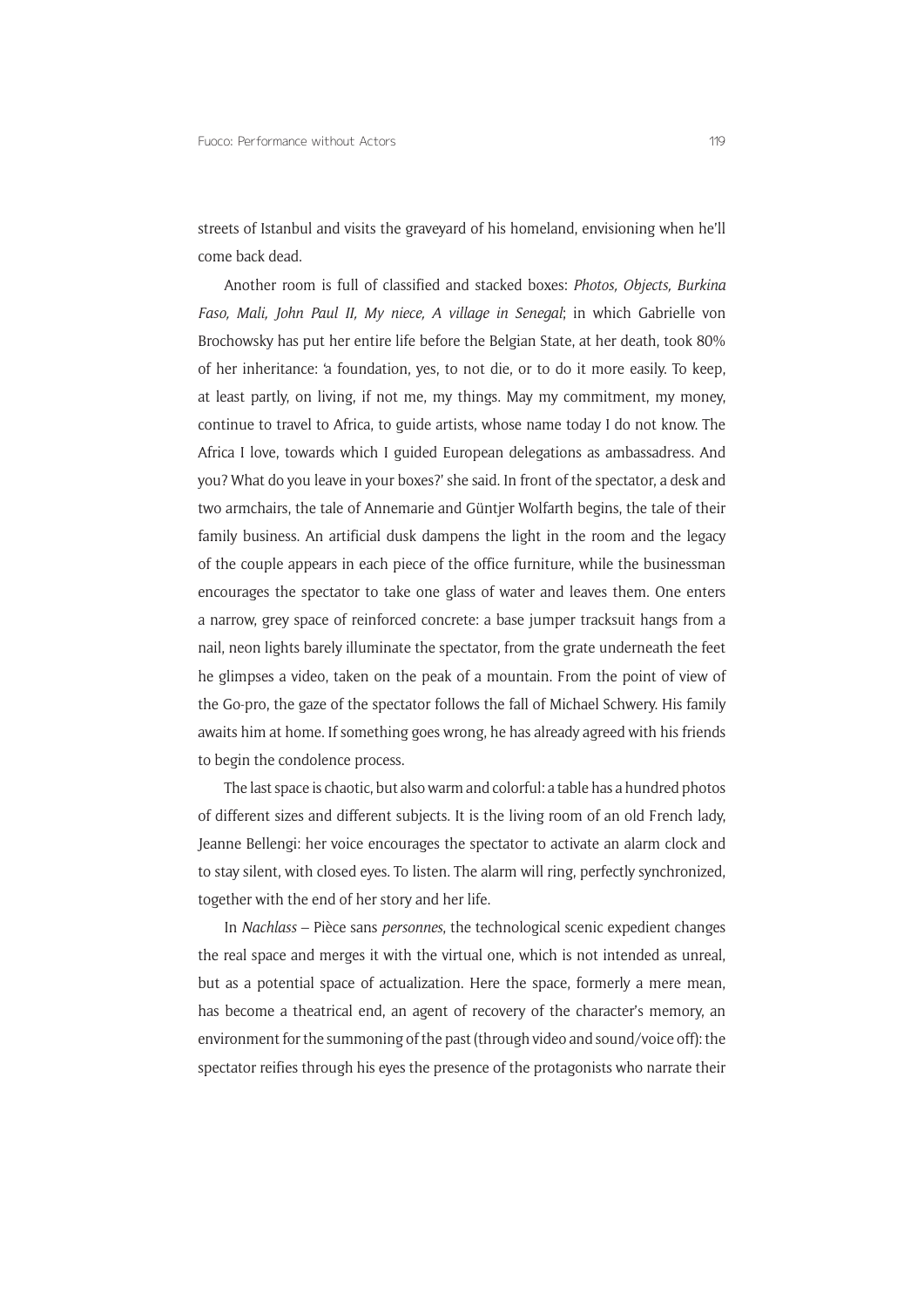own existence in first person. The act of existing, that nowadays tends to become a sort of collective voyeurism, has become on and off the scene a bombardment of mediatic images, a materialization of the experiential collapse caused by the shortcircuit between real and virtual, between fictional and real. The intelligence of senses and values is given in the distance from the first perception of the object, therefore in the distance that lives in the images: in the distance that the object, not given in flesh and bones, is instead given only through the image, in the modes of the possibility instead of in those of the existence.

If the same representation of the real is capable of producing a generally destabilizing experience, whatever mean is used (Causey 2006), the double shown through a device does not mark a new technological nature of the presence – because even our own real bodies are always needed as phantasmatic projections for the other, for those use them – and appear in the first place in the phantasmatic screen of the perception. The digital double is one of the possible perceivable manifestations of an ontological decomposition that is true both in the technological presence and in the organic body.

#### **Conclusion**

The term 'multimedial', in its general sense, indicates the concurrent use of multiple modes, instruments or technological means of communication; in this essay it corresponds to the technical integration of the media and the related textual, graphical, audio-visual codes, made possible by the digital and conveyed through multimedial computer. In the aforedescribed multimedial plays, different dialogical levels coexist: between material and immaterial, between real and hyperreal and between the different modes of being present. The technological and electronic media create a semblance of the presence of the human body, dematerializing and de-embodying it; an image (phenomenon) without reality (concrete). The more they can make the materiality of the human body, objects and settings, vanish and dematerialize, the more the appearance of their actual presence, completely unhinged from its real and material corporeality, will strengthen (Merleau-Ponty 1964).

A corporeality established by the Merleau-Ponty's concept of chiasm and developed, in the theatrical and choreographic studies, by Michel Bernard: a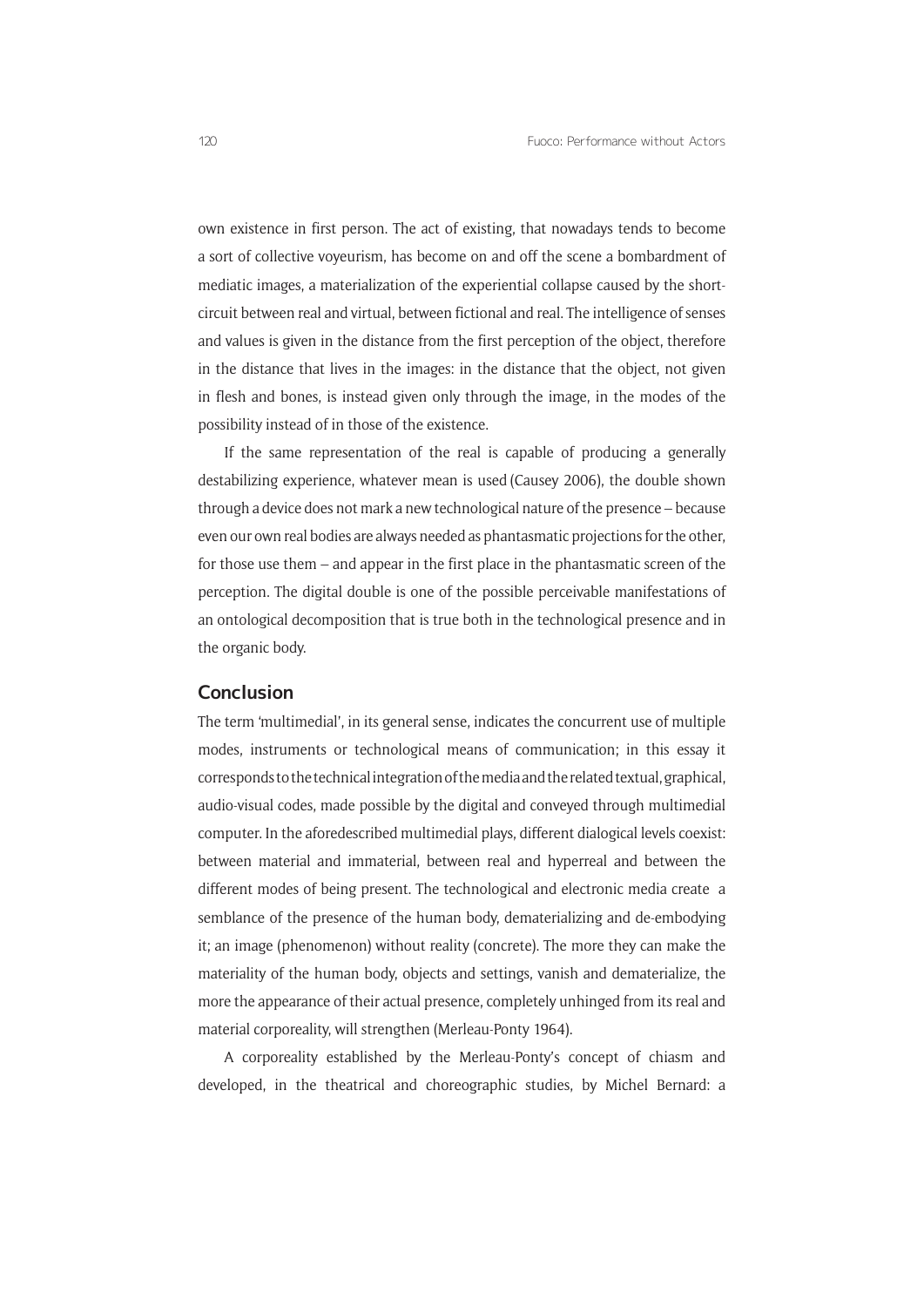corporeality that can be the matrix for the figurations of presence that will be analyzed in this research. (Bernard 1986). Bernard, differentiating the corporeality of the body, makes a distinction between what is body, an organic and uniform totality, limited and self-referring reporting system; and corporeality, a set of intensities and dynamics that move under the surface of what is visible.

Developed at the end of the twentieth century, the studies concerned with the theatrical studies as relation between actor and spectator, during the last thirty years, opened to the dialogue with cognitive psychology, neuroscience, psychology of interactive systems, neuro-aesthetics and neuro-phenomenology, namely all those fields of research born after the discovery of the mirror neurons and developed thanks to the increasing use of the new technologies in every field of life and knowledge. A common thread in these studies is that the concept of presence can't be solely limited to the body in its material state, it needs to be expanded in order to include the various "objective presences", the figurations of luminous and aural matter, which are to be equally found in performance and installation. In order to do so it is necessary to shift one's attention from the body and focus it on the composition of the apparatus, where all the listed figurations of presence take place. It is in the apparatus that the presences manifest, allowing the simultaneous development of a phenomenology of the presence of entities (body included) and the survival of their trace in the ones who observe (Pitozzi 2011).

The concept of presence, in this regard, applies to the technological media that, through digital instruments, recreate action, events and figures on a screen, thereby referring to an interaction that evokes similar reactions in the spectators to those occurring in human beings physically set in the same conditions: intentionality, rationality, thoughtful or random reactions, and occasionally – as in the case of the aforedescribed performances – interactivity. To the spectator, these conditions create the illusion of presence, altough the same spectator is totally aware that what he sees happens beyond a screen (Féral 2011).

Keeping in mind different fields of knowledge ensures a multifaceted view, useful on the matter because the question of form-body and of corporeality is not something that can be restricted to a single field, especially if the aim, as in this essay, is to give an outline of an aesthetics developed concurrently between theatre – as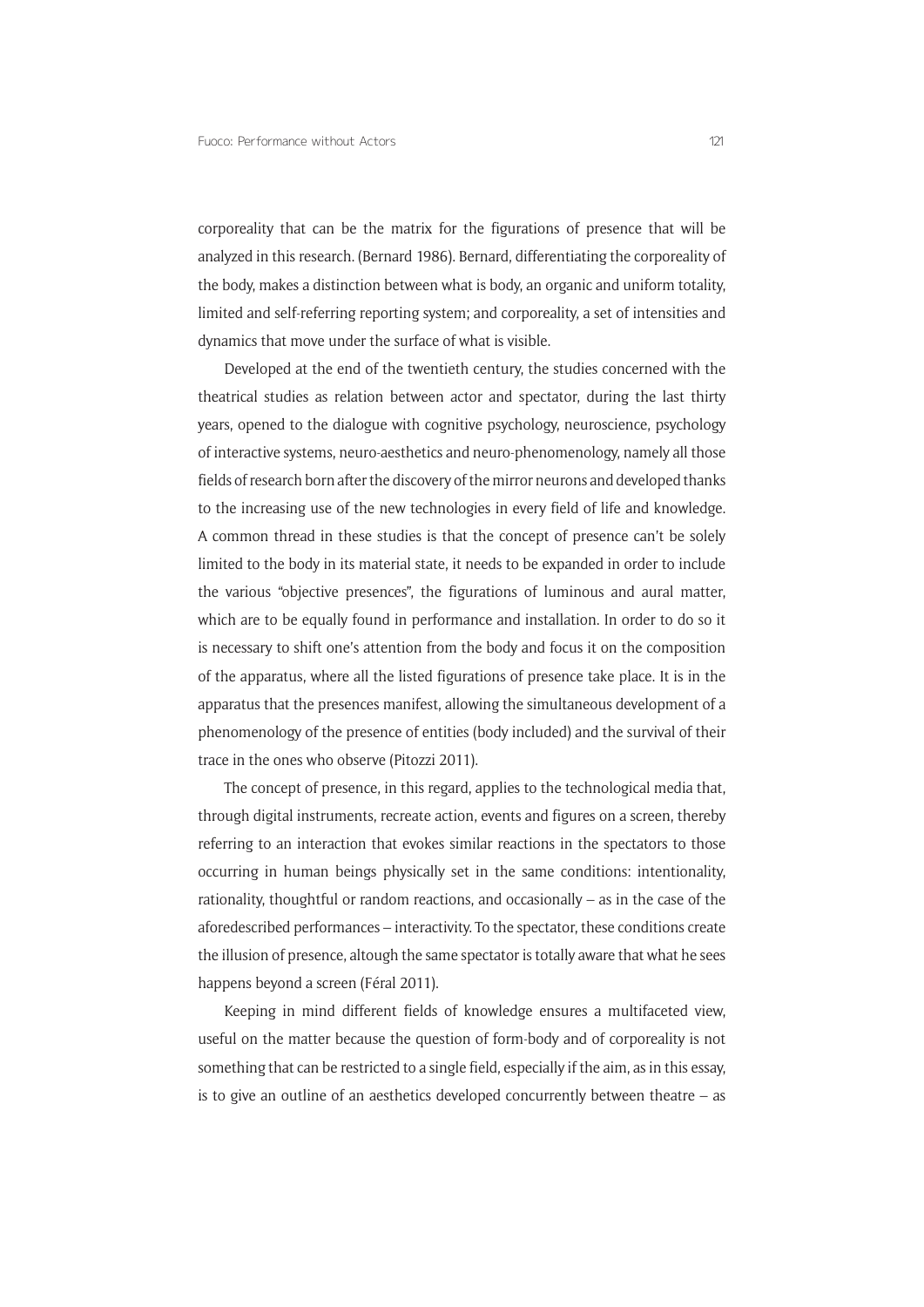scenic and performative art – and technologies. If it's generally accepted that 'live and mediatized' means "absence of live", however, the concept of "live" is often used in a broader sense, which includes television and video used to create a particular connection between the performer who address himself in an artificially real time to the viewer who is watching him.

In the end, it can be said that in the age of device paradigm the theatre '(re) discovered the special qualities of its liveness' (Kettenbelt 2006: 33) and the presence is replaced with the availability of commodities and this availability is obtained through devices.

Many elements in postmodern performance's ontology might be interpreted as 'refusal to be placed, vacillating between presence and absence, between displacement and reinstatement' (Kaye 1994: 77) and therefore analyzed performances are just a selected example of a wider contemporary theatrical range, more vividly characterized by the aesthetics of absence than the aesthetics of presence.

We have argued that the presence is something ultimately undefined, yet strongly affected by the exogenous conditions – such as the intermediality performance – in which it is analyzed – whilst the beginning and end of the absence are sudden. So the conscious time automatically comes together again, creating a continuum free of apparent breaks, but not devoid of crises that end up taking some of the duration. The 'technocracy' in the contemporary performance does not allow to talk of tension and attention, but of suspension, pure and simple (by acceleration), disappearance and effective reappearance of the real, a departure from the duration Virilio.

#### **Competing Interests**

The author has no competing interests to declare.

#### **Author Information**

Ester Fuoco has a PhD in Digital Humanities at the University of Genoa and one in Histoire et sémiologie du texte et de l'image at the Université Sorbonne Paris Cité (USPC).

Her research and published writings deal with contemporary performing arts, epistemology and dramaturgy. She currently collaborates with the Catholic University of the Sacred Heart of Milan.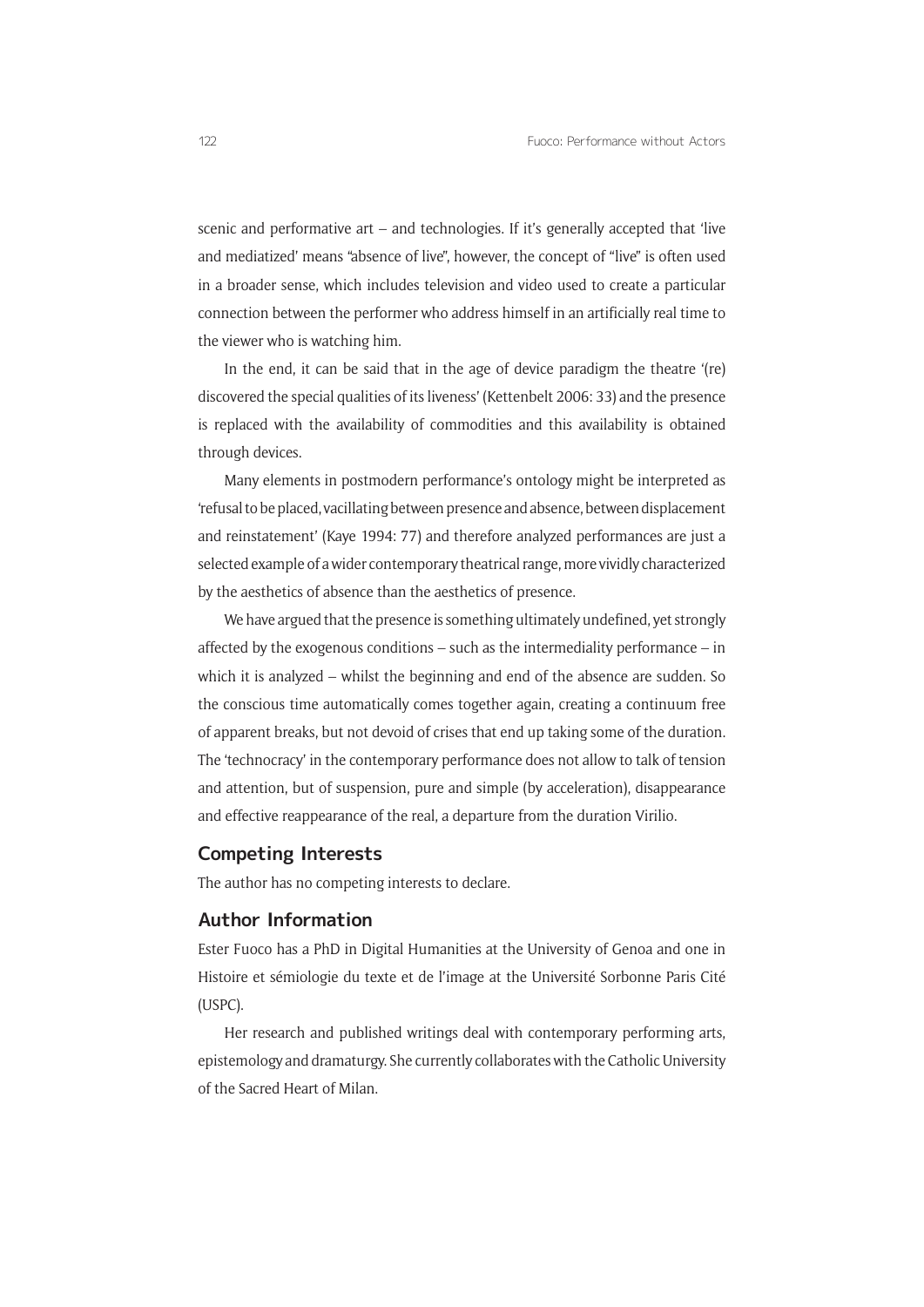She has held seminars in several European cities and has participated in numerous international conferences.

#### **References**

- **Auslander, P** 2008 *Liveness: Performance in a Mediatized Culture* (2nd edition). Oxon: Routledge. DOI:<https://doi.org/10.4324/9780203938133>
- **Bernard, M** 1986 *L'expressivité du corps. Recherches sur les fondements de la théâtralité*. Paris: Le recherche en danse.
- **Borriaud, N** 1998 *Relational Aesthetics*. Dijon: Presses du reel.
- **Causey, M** 2006 *Theater and Performance in Digital Culture*. Oxon: Routledge. DOI: <https://doi.org/10.4324/9780203028223>
- **Chapple, F** and **Kattenbelt, C** 2006 *Intermediality in Theatre and Performance*. New York: Editions Rodopi.
- **Dixon, S** 2007 *Digital Performance: A History of New Media in Theatre, Dance, Performance Art and Installations*. Cambridge: The MIT Press. DOI: [https://doi.](https://doi.org/10.7551/mitpress/2429.001.0001) [org/10.7551/mitpress/2429.001.0001](https://doi.org/10.7551/mitpress/2429.001.0001)
- **Dreysse, M** and **Malzacher, F** 2012 *Experts of the Everyday. The Theatre of Rimini Protokoll*. Berlin: Alexander Verlag.
- **Féral, J** and **Perrot, E** 2011 *Dalla presenza agli effetti di presenza: scarti e sfide, in Culture Teatrali. Studi, interventi e scritture sullo spettacolo*, 12. Bologna: La Casa Usher.
- **Fischer-Lichte, E** 2008 *The Transformative Power of Performance: A New Aesthetics*. London & New York: Routledge. DOI:<https://doi.org/10.4324/9780203894989>
- **Grotowski, J** [1968] 1975 *Towards a poor theatre*. Portsmouth: Heinemann.
- **Kaye, N** 1994 *Postmodernism and Performane (New Directions in Theater)*. Hampshire: Palgrave and St. Martins Press. DOI: [https://doi.org/10.1007/978-1-349-23334-](https://doi.org/10.1007/978-1-349-23334-2_8) [2\\_8](https://doi.org/10.1007/978-1-349-23334-2_8)
- **Lehmann, H-T** [1999] 2006 *Postdramatic Theatre*. London: Routledge. DOI: [https://](https://doi.org/10.4324/9780203088104) [doi.org/10.4324/9780203088104](https://doi.org/10.4324/9780203088104)

**McLuhan, M** 1964 *Understanding Media: The Extensions of Man*. Boston: MIT Press. **Merleau-Ponty, M** 1964 *The visible and the invisible*. New York: McGraw-Hill.

**Pavis, P** 2002 *Dictionnaire du théâtre*, 45. Paris: Armand Colin.